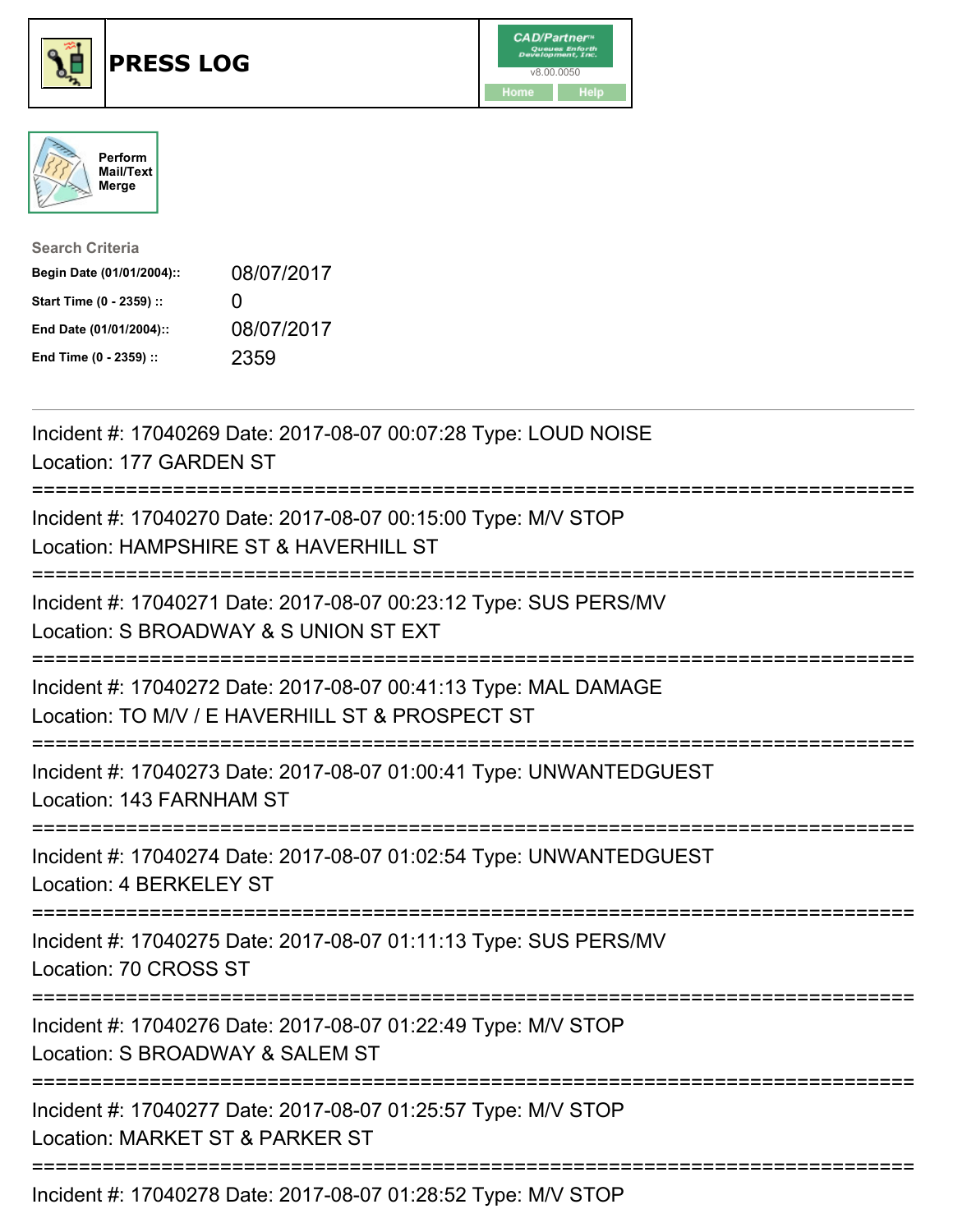Location: 79 MERRIMACK ST

| Incident #: 17040279 Date: 2017-08-07 01:29:14 Type: UNWANTEDGUEST<br>Location: 389 BROADWAY          |
|-------------------------------------------------------------------------------------------------------|
| Incident #: 17040280 Date: 2017-08-07 01:30:28 Type: DISTURBANCE<br>Location: HAVERHILL ST & IRENE ST |
| Incident #: 17040281 Date: 2017-08-07 01:39:01 Type: M/V STOP<br>Location: PARKER ST & SALEM ST       |
| Incident #: 17040282 Date: 2017-08-07 01:41:15 Type: M/V STOP<br>Location: PARKER ST & SALEM ST       |
| Incident #: 17040284 Date: 2017-08-07 01:47:27 Type: ALARM/BURG<br>Location: 135 PARKER ST            |
| Incident #: 17040283 Date: 2017-08-07 01:48:24 Type: M/V STOP<br>Location: BROADWAY & METHUEN ST      |
| Incident #: 17040285 Date: 2017-08-07 01:54:17 Type: SUS PERS/MV<br>Location: 264 COLONIAL RD         |
| Incident #: 17040286 Date: 2017-08-07 02:06:22 Type: M/V STOP<br>Location: 50 BROADWAY                |
| Incident #: 17040287 Date: 2017-08-07 02:08:44 Type: LOUD NOISE<br>Location: 210 MARKET ST FL 3       |
| Incident #: 17040288 Date: 2017-08-07 02:08:55 Type: M/V STOP<br>Location: BROADWAY & CROSS ST        |
| Incident #: 17040289 Date: 2017-08-07 02:09:59 Type: M/V STOP<br>Location: BROADWAY & TREMONT ST      |
| Incident #: 17040293 Date: 2017-08-07 02:11:27 Type: LOUD NOISE<br>Location: 105 FARNHAM ST           |
| Incident #: 17040290 Date: 2017-08-07 02:17:51 Type: M/V STOP<br>Location: HAVERHILL ST & JACKSON ST  |
| Incident #: 17040291 Date: 2017-08-07 02:27:18 Type: EXTRA SURVEIL                                    |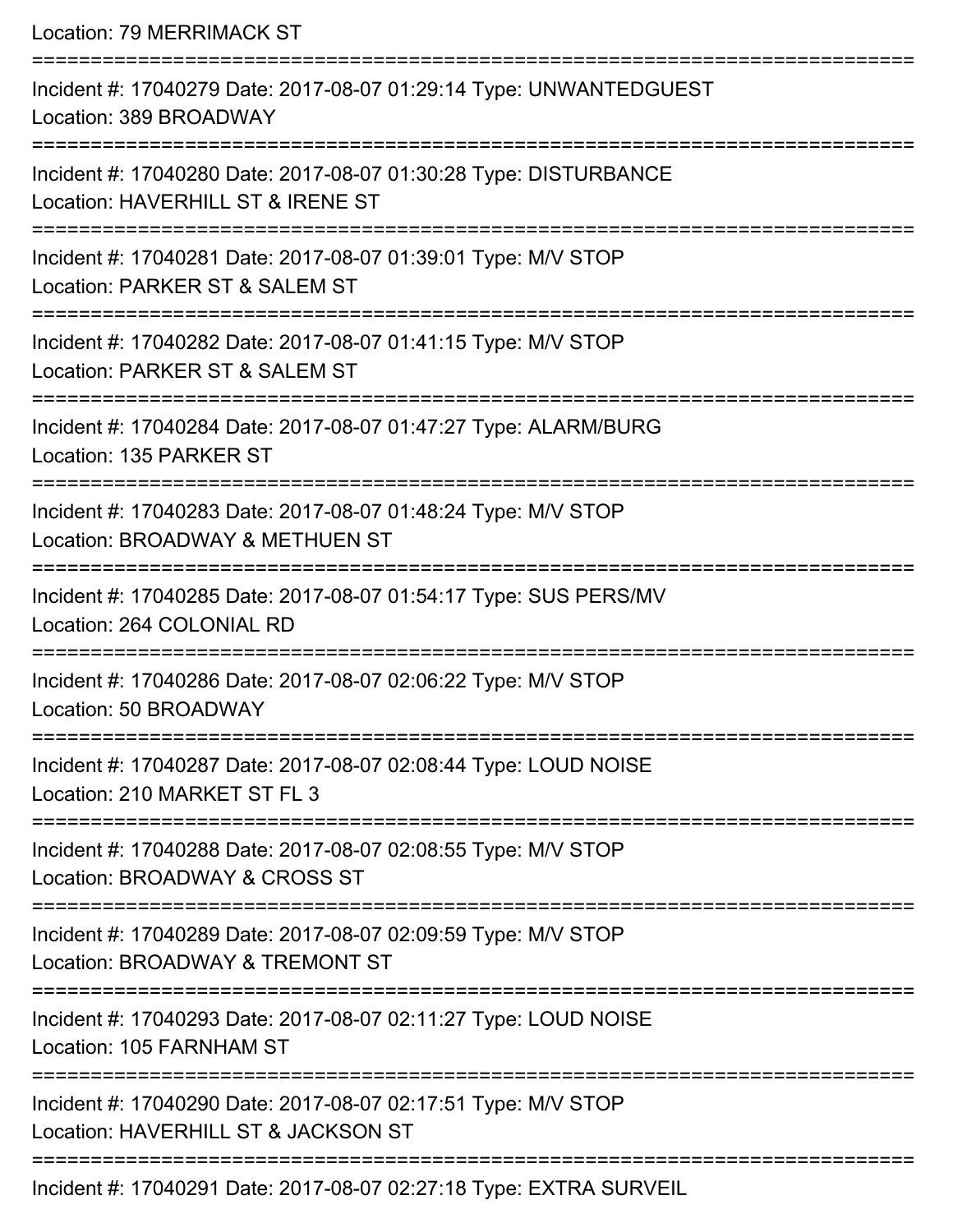| Incident #: 17040292 Date: 2017-08-07 02:40:33 Type: NOISE ORD<br>Location: 239 FARNHAM ST            |
|-------------------------------------------------------------------------------------------------------|
| Incident #: 17040294 Date: 2017-08-07 03:23:34 Type: MEDIC SUPPORT<br>Location: 56 KINGSTON ST FL 2   |
| Incident #: 17040295 Date: 2017-08-07 03:54:06 Type: M/V STOP<br>Location: 75 MANCHESTER ST           |
| Incident #: 17040296 Date: 2017-08-07 03:55:39 Type: GENERAL SERV<br>Location: 383 HAVERHILL ST       |
| Incident #: 17040297 Date: 2017-08-07 04:50:39 Type: ALARM/BURG<br>Location: 479 BROADWAY             |
| Incident #: 17040298 Date: 2017-08-07 05:39:59 Type: ALARM/BURG<br>Location: 49 WALNUT ST             |
| Incident #: 17040299 Date: 2017-08-07 06:47:32 Type: MV/BLOCKING<br>Location: 129 MARGIN ST           |
| Incident #: 17040300 Date: 2017-08-07 07:10:01 Type: M/V STOP<br>Location: CANAL ST & UNION ST        |
| Incident #: 17040301 Date: 2017-08-07 07:11:18 Type: PARK & WALK<br>Location: BROADWAY & HAVERHILL ST |
| Incident #: 17040302 Date: 2017-08-07 07:21:31 Type: TOW OF M/V<br>Location: 18 WARREN ST             |
| Incident #: 17040303 Date: 2017-08-07 07:36:10 Type: M/V STOP<br>Location: ARLINGTON ST & TENNEY ST   |
| Incident #: 17040304 Date: 2017-08-07 07:37:49 Type: M/V STOP<br>Location: BOWDOIN ST & S BROADWAY    |
| Incident #: 17040305 Date: 2017-08-07 07:44:31 Type: SUS PERS/MV<br>Location: 639 BROADWAY            |
| Incident #: 17040306 Date: 2017-08-07 08:01:58 Type: FIRE/MV                                          |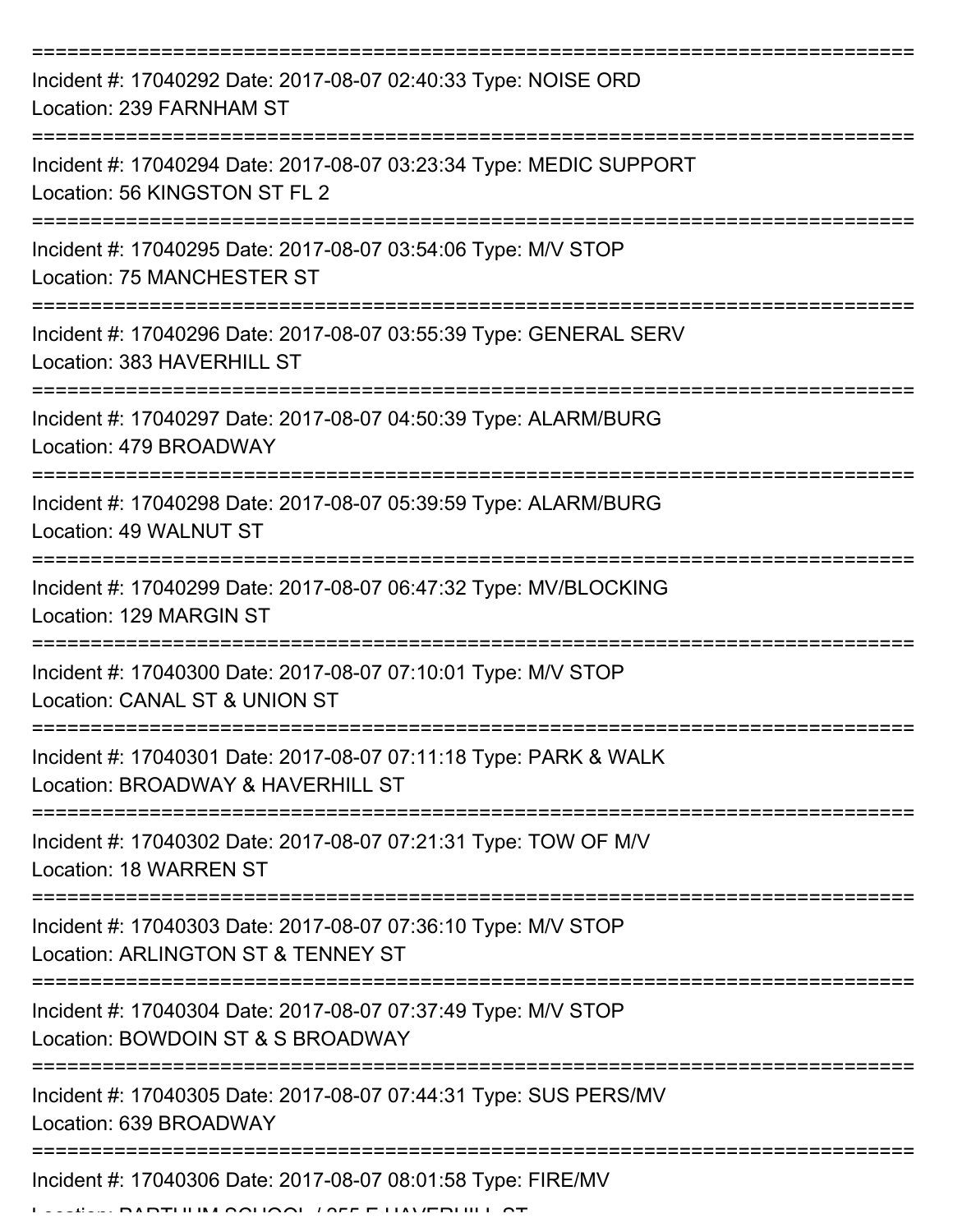| Incident #: 17040307 Date: 2017-08-07 08:09:15 Type: ALARM/BURG<br>Location: 168 NEWBURY ST                              |
|--------------------------------------------------------------------------------------------------------------------------|
| Incident #: 17040308 Date: 2017-08-07 08:12:26 Type: DRUG EVIDENCE<br>Location: FULTON ST & HAVERHILL ST                 |
| Incident #: 17040309 Date: 2017-08-07 08:19:48 Type: M/V STOP<br>Location: LOWELL ST & MARGIN ST                         |
| Incident #: 17040310 Date: 2017-08-07 08:27:33 Type: TRESPASSING<br>Location: 21 WEST ST                                 |
| Incident #: 17040311 Date: 2017-08-07 08:47:59 Type: FRAUD<br>Location: 144 JACKSON ST FL 2                              |
| Incident #: 17040312 Date: 2017-08-07 09:10:27 Type: KEEP PEACE<br>Location: 157 SALEM ST FL 2                           |
| Incident #: 17040315 Date: 2017-08-07 09:14:11 Type: SUS PERS/MV<br>Location: 190 LAWRENCE ST                            |
| Incident #: 17040313 Date: 2017-08-07 09:16:18 Type: B&E/PAST<br>Location: 193 MAPLE ST                                  |
| Incident #: 17040314 Date: 2017-08-07 09:16:36 Type: PARK & WALK<br>Location: BRADFORD ST & BROADWAY                     |
| Incident #: 17040316 Date: 2017-08-07 09:42:52 Type: M/V STOP<br>Location: LAWRENCE ST & LOWELL ST                       |
| Incident #: 17040317 Date: 2017-08-07 09:59:31 Type: SUICIDE ATTEMPT<br>Location: 214 PHILLIPS ST                        |
| Incident #: 17040318 Date: 2017-08-07 10:07:59 Type: INVESTIGATION<br>Location: LAWRENCE GENERAL HOSPITAL / 1 GENERAL ST |
| Incident #: 17040319 Date: 2017-08-07 10:08:34 Type: STOL/MV/PAS<br>Location: 31 MERRIMACK ST                            |
| Incident #: 17040320 Date: 2017-08-07 10:09:17 Type: PARK & WALK                                                         |

Location: BRADFORD ST & BROADWAY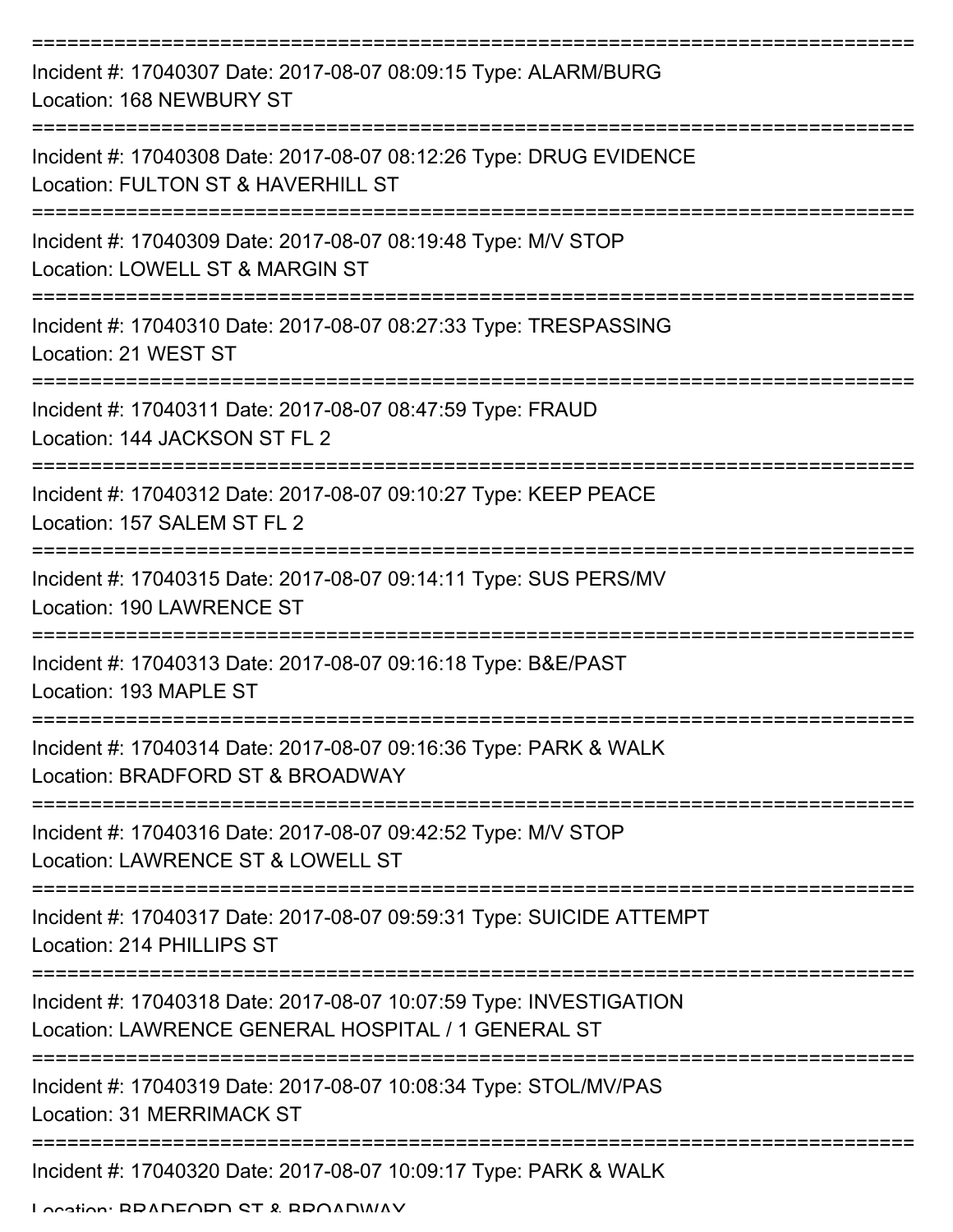| Incident #: 17040321 Date: 2017-08-07 10:13:29 Type: PARK & WALK<br>Location: S UNION ST & SALEM ST                  |
|----------------------------------------------------------------------------------------------------------------------|
| Incident #: 17040322 Date: 2017-08-07 10:19:30 Type: TRANSPORT<br>Location: 2 APPLETON ST                            |
| Incident #: 17040323 Date: 2017-08-07 10:24:37 Type: LIC PLATE STO<br>Location: FERRY ST & MARSTON ST                |
| Incident #: 17040324 Date: 2017-08-07 10:28:48 Type: MAL DAMAGE<br>Location: 58 MAGINNIS AV                          |
| Incident #: 17040325 Date: 2017-08-07 10:35:26 Type: SUS PERS/MV<br>Location: 91 SUMMER ST FL 2NDFL                  |
| Incident #: 17040326 Date: 2017-08-07 10:39:58 Type: CK WELL BEING<br>Location: 88 E HAVERHILL ST                    |
| Incident #: 17040327 Date: 2017-08-07 10:42:49 Type: LOCKOUT<br>Location: 43 FARNHAM ST                              |
| Incident #: 17040328 Date: 2017-08-07 10:43:36 Type: SEX OFFENDER<br>Location: 84 OSGOOD ST                          |
| Incident #: 17040329 Date: 2017-08-07 10:55:33 Type: COURT DOC SERVE<br>Location: 75 TRENTON ST<br>================= |
| Incident #: 17040331 Date: 2017-08-07 11:01:00 Type: DRUG VIO<br>Location: APPLE WIPER / 30 MCFARLIN CT              |
| Incident #: 17040330 Date: 2017-08-07 11:01:22 Type: 209A/SERVE<br>Location: 29 BOSTON ST                            |
| Incident #: 17040332 Date: 2017-08-07 11:06:23 Type: INVESTIGATION<br>Location: 65 BROOK ST                          |
| Incident #: 17040333 Date: 2017-08-07 11:07:49 Type: PARK & WALK<br>Location: BRADFORD ST & BROADWAY                 |
| Incident #: 17040334 Date: 2017-08-07 11:09:02 Type: M/V STOP                                                        |

Location: 97 HIGH ST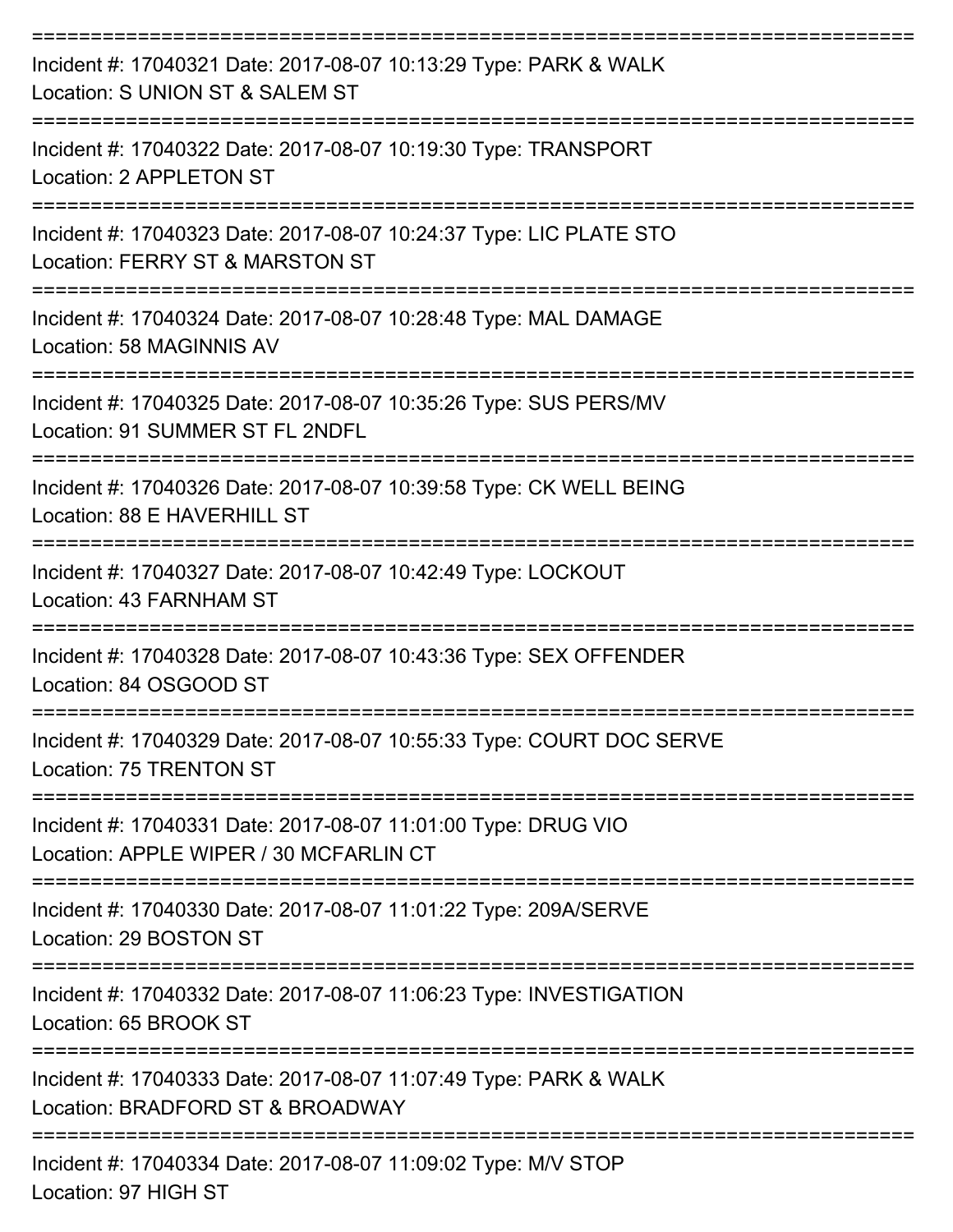| Incident #: 17040335 Date: 2017-08-07 11:15:07 Type: M/V STOP<br>Location: 45 HANCOCK ST                       |
|----------------------------------------------------------------------------------------------------------------|
| Incident #: 17040336 Date: 2017-08-07 11:19:25 Type: KEEP PEACE<br>Location: 588 ANDOVER ST                    |
| Incident #: 17040337 Date: 2017-08-07 11:23:55 Type: PARK & WALK<br>Location: S UNION ST & SALEM ST            |
| Incident #: 17040338 Date: 2017-08-07 11:26:06 Type: M/V STOP<br>Location: HIGH ST & PLATT ST                  |
| Incident #: 17040339 Date: 2017-08-07 11:29:30 Type: COURT DOC SERVE<br>Location: 107 ANDOVER ST               |
| Incident #: 17040340 Date: 2017-08-07 11:30:37 Type: ANIMAL COMPL<br>Location: BOAT RAMP / null                |
| Incident #: 17040341 Date: 2017-08-07 11:32:55 Type: STOL/MV/PAS<br>Location: 4 MEDFORD ST                     |
| Incident #: 17040342 Date: 2017-08-07 11:40:25 Type: E911 HANGUP<br>Location: HEADSTART (GLCAC) / 305 ESSEX ST |
| Incident #: 17040343 Date: 2017-08-07 11:50:08 Type: MAL DAMAGE<br>Location: 24 BROOKFIELD ST                  |
| Incident #: 17040344 Date: 2017-08-07 11:53:40 Type: CK WELL BEING<br>Location: 6 EASTON ST                    |
| Incident #: 17040345 Date: 2017-08-07 11:56:24 Type: KEEP PEACE<br>Location: 11 JACKSON TER                    |
| Incident #: 17040346 Date: 2017-08-07 11:57:00 Type: AUTO ACC/NO PI<br>Location: BROADWAY & CANAL ST           |
| Incident #: 17040347 Date: 2017-08-07 11:59:51 Type: PARK & WALK<br>Location: BRADFORD ST & BROADWAY           |
| Incident #: 17040348 Date: 2017-08-07 12:04:48 Type: COURT DOC SERVE<br>Location: 29 HALL ST                   |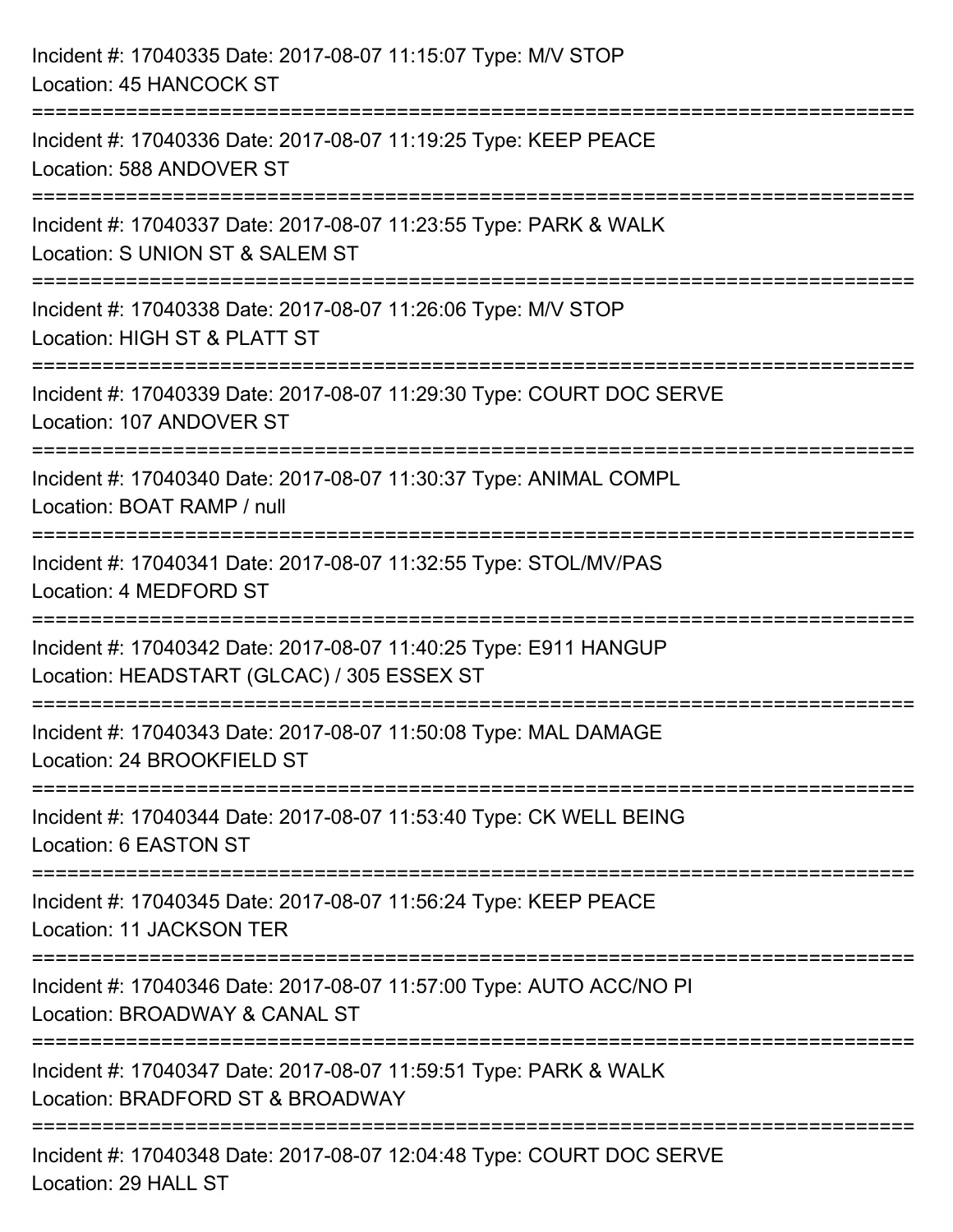Incident #: 17040349 Date: 2017-08-07 12:04:58 Type: AUTO ACC/NO PI Location: 441 BROADWAY =========================================================================== Incident #: 17040350 Date: 2017-08-07 12:11:45 Type: MV/BLOCKING Location: HAYES TAVERN INC / 167 S UNION ST =========================================================================== Incident #: 17040351 Date: 2017-08-07 12:39:45 Type: M/V STOP Location: 30 MARSTON ST =========================================================================== Incident #: 17040352 Date: 2017-08-07 12:44:30 Type: FRAUD Location: BROADWAY LIQUORS / 434 BROADWAY =========================================================================== Incident #: 17040353 Date: 2017-08-07 12:54:17 Type: AUTO ACC/NO PI Location: 441 S BROADWAY =========================================================================== Incident #: 17040354 Date: 2017-08-07 13:04:06 Type: RECOV/STOL/MV Location: BUSWELL ST =========================================================================== Incident #: 17040355 Date: 2017-08-07 13:07:50 Type: 209A/SERVE Location: 35 COMMON ST =========================================================================== Incident #: 17040356 Date: 2017-08-07 13:15:09 Type: GENERAL SERV Location: DENNYS / 160 WINTHROP AV =========================================================================== Incident #: 17040357 Date: 2017-08-07 13:17:52 Type: FRAUD Location: 90 LOWELL ST =========================================================================== Incident #: 17040358 Date: 2017-08-07 13:18:39 Type: M/V STOP Location: ARREST / BROADWAY & ESSEX ST =========================================================================== Incident #: 17040359 Date: 2017-08-07 13:21:54 Type: SUS PERS/MV Location: SPEEDWAY / 500 S UNION ST =========================================================================== Incident #: 17040360 Date: 2017-08-07 13:22:56 Type: ANIMAL COMPL Location: 43 FARNHAM ST =========================================================================== Incident #: 17040361 Date: 2017-08-07 13:50:57 Type: M/V STOP Location: 124 HIGH ST =========================================================================== Incident #: 17040362 Date: 2017-08-07 13:52:52 Type: DISTURBANCE Location: RIVERWALK MANAGEMENT / 280 MERRIMACK ST

===========================================================================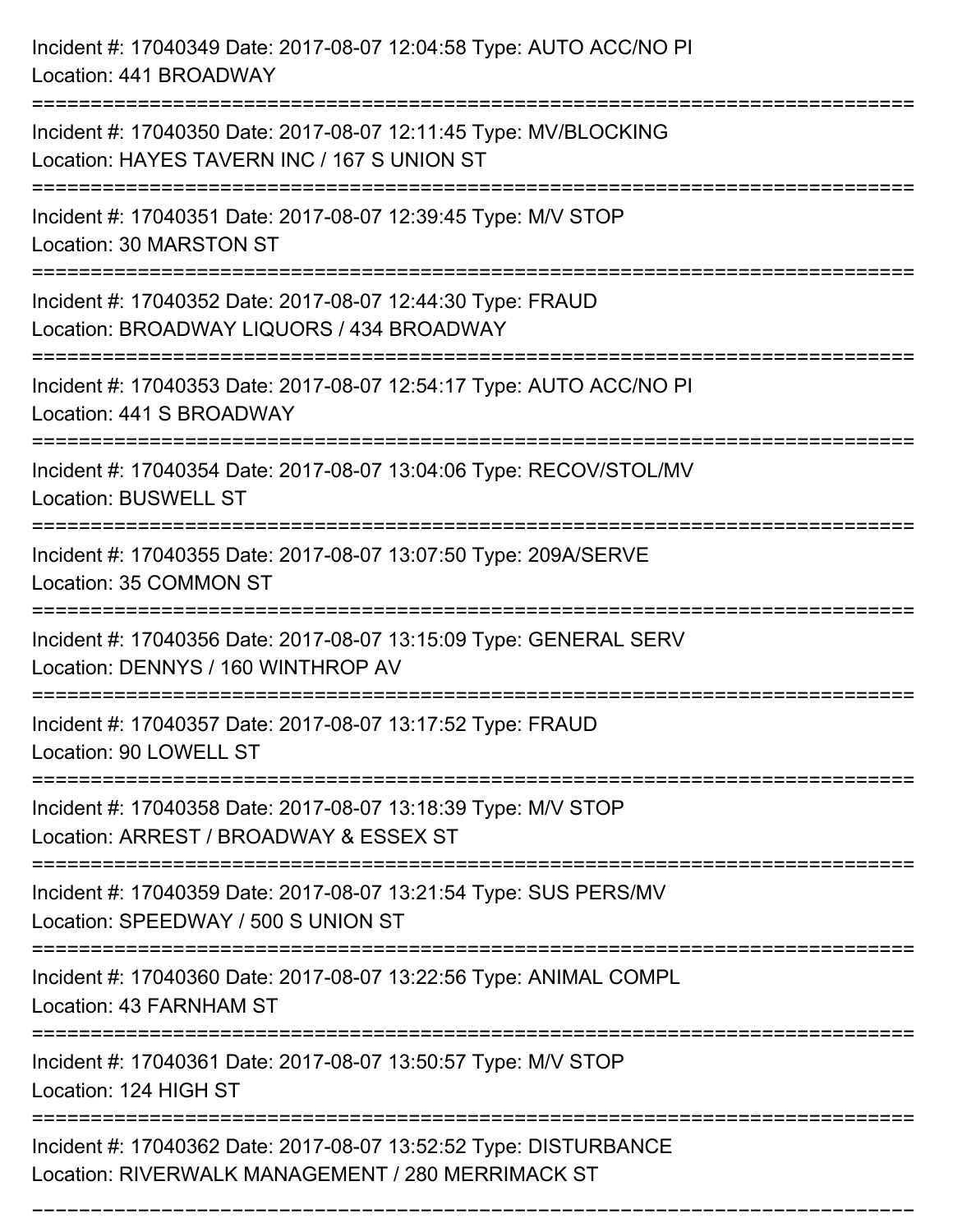| Incident #: 17040363 Date: 2017-08-07 13:57:55 Type: ANIMAL COMPL<br>Location: 463 LOWELL ST                                                                                  |
|-------------------------------------------------------------------------------------------------------------------------------------------------------------------------------|
| Incident #: 17040364 Date: 2017-08-07 14:02:54 Type: FIGHT<br>Location: BROADWAY & CROSS ST                                                                                   |
| Incident #: 17040365 Date: 2017-08-07 14:07:21 Type: KEEP PEACE<br>Location: 15 UNION ST                                                                                      |
| Incident #: 17040366 Date: 2017-08-07 14:10:49 Type: M/V STOP<br>Location: ARLINGTON ST & TENNEY ST                                                                           |
| Incident #: 17040367 Date: 2017-08-07 14:13:20 Type: M/V STOP<br>Location: EVERETT ST & PACKARD ST<br>==================================<br>================================= |
| Incident #: 17040368 Date: 2017-08-07 14:18:05 Type: STOL/MV/PAS<br>Location: METHUEN ST & NEWBURY ST<br>:======================                                              |
| Incident #: 17040369 Date: 2017-08-07 14:24:11 Type: MEDIC SUPPORT<br>Location: 76 MT VERNON ST                                                                               |
| Incident #: 17040370 Date: 2017-08-07 14:28:44 Type: M/V STOP<br>Location: 61 FERRY ST                                                                                        |
| Incident #: 17040371 Date: 2017-08-07 14:31:31 Type: FIGHT<br>Location: 312 LOWELL ST                                                                                         |
| Incident #: 17040372 Date: 2017-08-07 14:39:08 Type: ANIMAL COMPL<br>Location: LAWRENCE ST & SARATOGA ST                                                                      |
| Incident #: 17040373 Date: 2017-08-07 14:45:17 Type: SUS PERS/MV<br>Location: 20 OAKWOOD AV                                                                                   |
| Incident #: 17040374 Date: 2017-08-07 14:52:23 Type: M/V STOP<br>Location: 191 S UNION ST                                                                                     |
| Incident #: 17040375 Date: 2017-08-07 14:53:16 Type: DISTURBANCE<br>Location: METRO PCS / 162 BROADWAY                                                                        |
| Incident #: 17040376 Date: 2017-08-07 14:59:26 Type: MEDIC SUPPORT<br>Location: 264 LOWELL ST                                                                                 |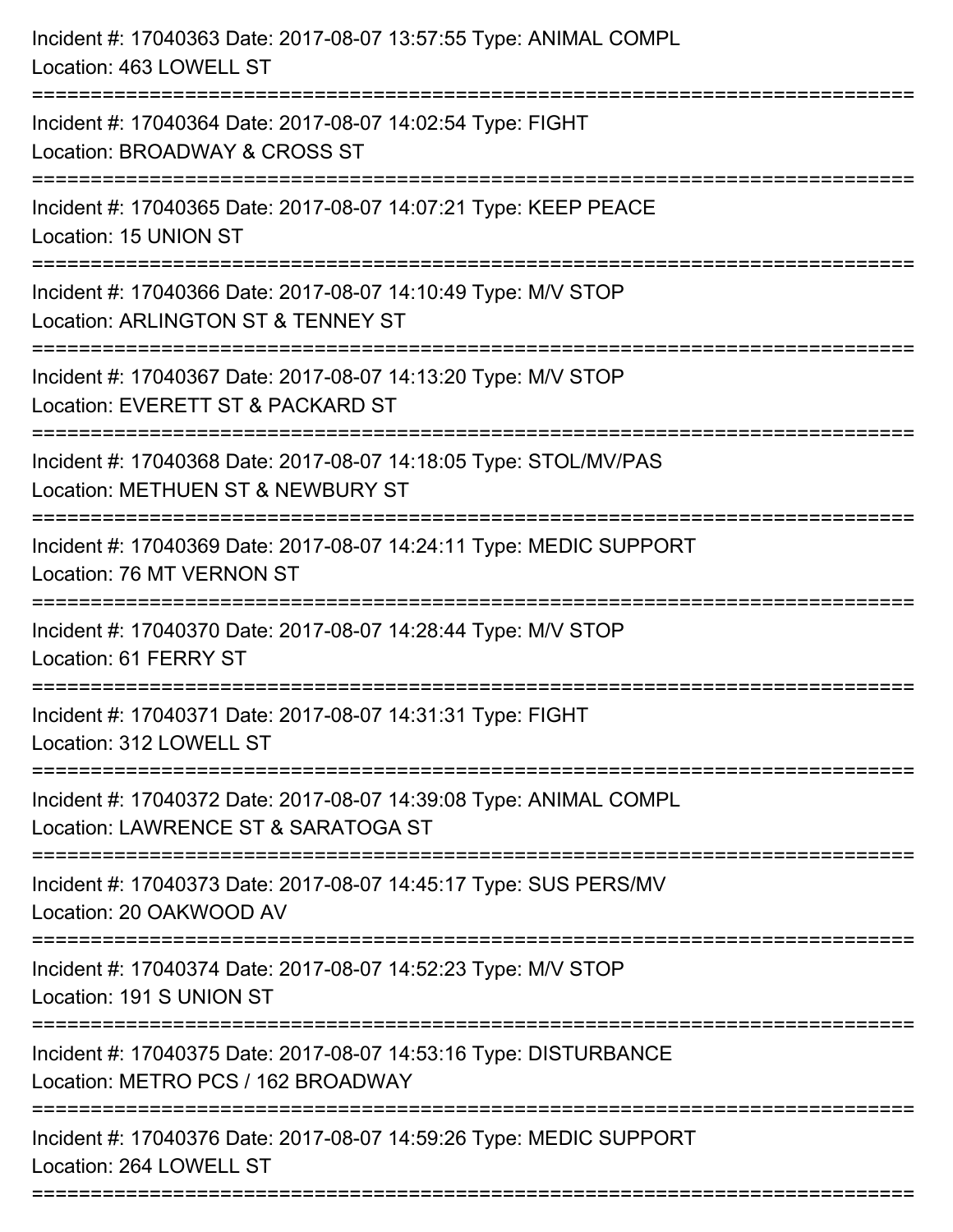Location: LEXINGTON ST & PARK ST =========================================================================== Incident #: 17040378 Date: 2017-08-07 15:24:47 Type: M/V STOP Location: 95 OSGOOD ST =========================================================================== Incident #: 17040379 Date: 2017-08-07 15:25:16 Type: 209A/VIOLATION Location: 405 HAVERHILL ST =========================================================================== Incident #: 17040380 Date: 2017-08-07 15:27:18 Type: M/V STOP Location: BRADFORD ST & HAMPSHIRE ST =========================================================================== Incident #: 17040381 Date: 2017-08-07 15:29:45 Type: KEEP PEACE Location: 107 MARBLE AV =========================================================================== Incident #: 17040382 Date: 2017-08-07 15:39:44 Type: M/V STOP Location: FRANKLIN ST & VALLEY ST =========================================================================== Incident #: 17040383 Date: 2017-08-07 15:51:03 Type: AUTO ACC/NO PI Location: ESSEX ST & UNION ST =========================================================================== Incident #: 17040385 Date: 2017-08-07 16:00:25 Type: SUS PERS/MV Location: GLOBAL GAS / 101 S UNION ST =========================================================================== Incident #: 17040384 Date: 2017-08-07 16:01:00 Type: M/V STOP Location: 120 BUTLER ST =========================================================================== Incident #: 17040386 Date: 2017-08-07 16:08:38 Type: DOMESTIC/PROG Location: 550 BROADWAY FL 3RDFL =========================================================================== Incident #: 17040387 Date: 2017-08-07 16:09:06 Type: KEEP PEACE Location: 107 MARBLE AV =========================================================================== Incident #: 17040388 Date: 2017-08-07 16:19:24 Type: LARCENY/PAST Location: CVS PHARMACY / 266 BROADWAY =========================================================================== Incident #: 17040389 Date: 2017-08-07 16:26:47 Type: DISTURBANCE Location: 69 BYRON AV =========================================================================== Incident #: 17040390 Date: 2017-08-07 16:29:09 Type: MAN DOWN Location: BUS STATION / 295 COMMON ST ===========================================================================

Incident #: 17040391 Date: 2017 08 07 16:34:25 Type: 17040391 Date: 2017 08 07 16:34:25 Type: 17040391 Date: 2<br>.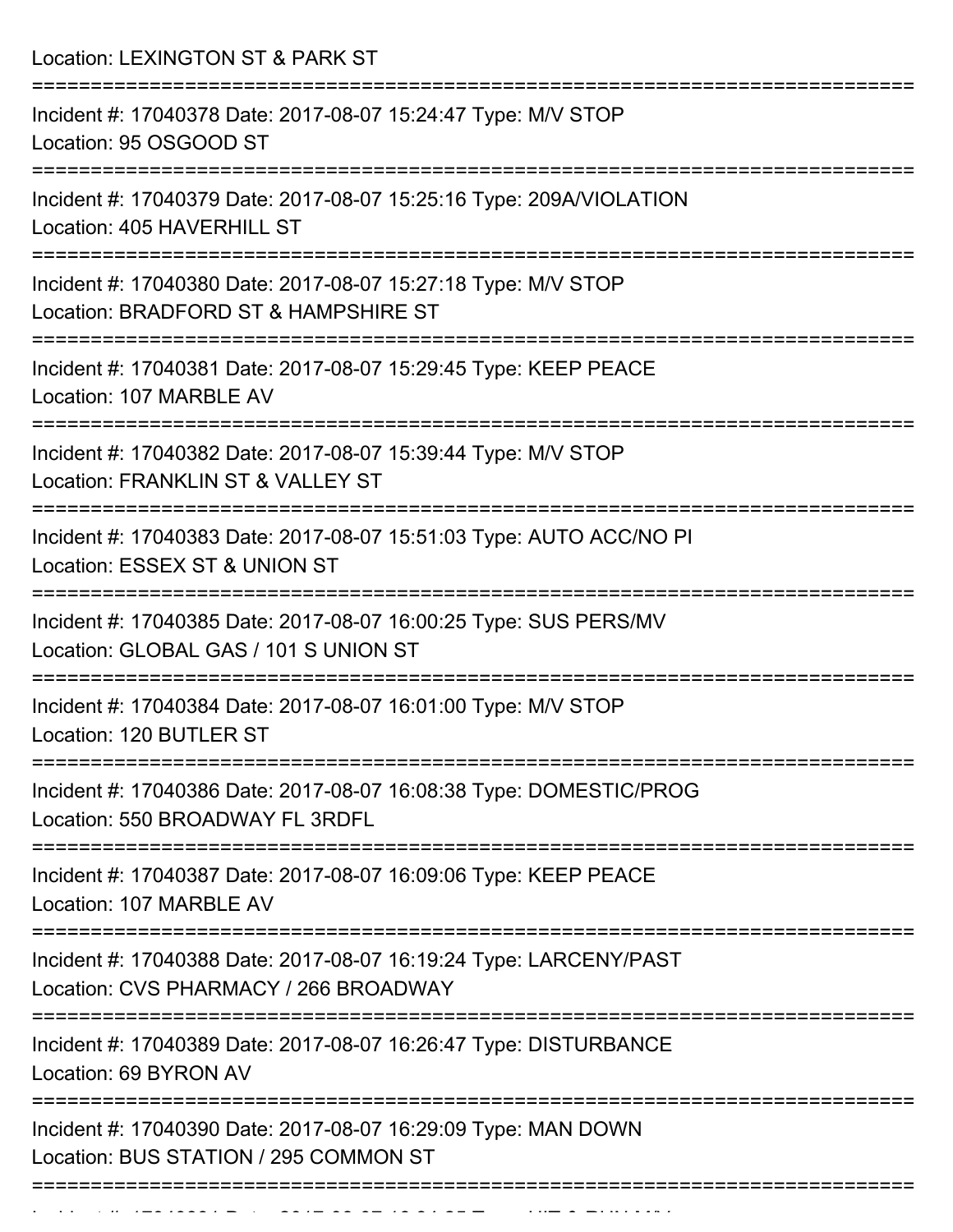Location: HALL ST & THORNDIKE ST

| Incident #: 17040392 Date: 2017-08-07 16:50:57 Type: DISTURBANCE<br>Location: FARAH AUTO SALES / 345 BROADWAY<br>======================== |
|-------------------------------------------------------------------------------------------------------------------------------------------|
| Incident #: 17040393 Date: 2017-08-07 16:58:12 Type: AUTO ACC/NO PI<br>Location: BROADWAY & ESSEX ST                                      |
| Incident #: 17040394 Date: 2017-08-07 17:03:36 Type: THREATS<br>Location: 71 DUCKETT AV                                                   |
| Incident #: 17040395 Date: 2017-08-07 17:04:44 Type: LARCENY/PROG<br>Location: 28 MT VERNON ST                                            |
| Incident #: 17040397 Date: 2017-08-07 17:08:55 Type: DOMESTIC/PROG<br>Location: 94 MYRTLE ST FL 1                                         |
| Incident #: 17040396 Date: 2017-08-07 17:09:59 Type: FIGHT<br>Location: 169 HAVERHILL ST                                                  |
| Incident #: 17040398 Date: 2017-08-07 17:15:22 Type: LARCENY/PAST<br>Location: 94 MYRTLE ST                                               |
| Incident #: 17040399 Date: 2017-08-07 17:16:09 Type: ALARM/BURG<br>Location: 100 FRANKLIN ST #2                                           |
| Incident #: 17040400 Date: 2017-08-07 17:28:10 Type: A&B PAST<br>Location: 88 MAPLE ST                                                    |
| Incident #: 17040401 Date: 2017-08-07 17:35:55 Type: GENERAL SERV<br>Location: 206 S UNION ST                                             |
| Incident #: 17040402 Date: 2017-08-07 17:41:03 Type: HIT & RUN M/V<br>Location: MCDONALDS / 599 ANDOVER ST                                |
| Incident #: 17040403 Date: 2017-08-07 17:44:06 Type: ASSIST FIRE<br>Location: 16 CANTERBURY ST                                            |
| Incident #: 17040404 Date: 2017-08-07 17:44:35 Type: KEEP PEACE<br>Location: 43 PLEASANT ST                                               |
|                                                                                                                                           |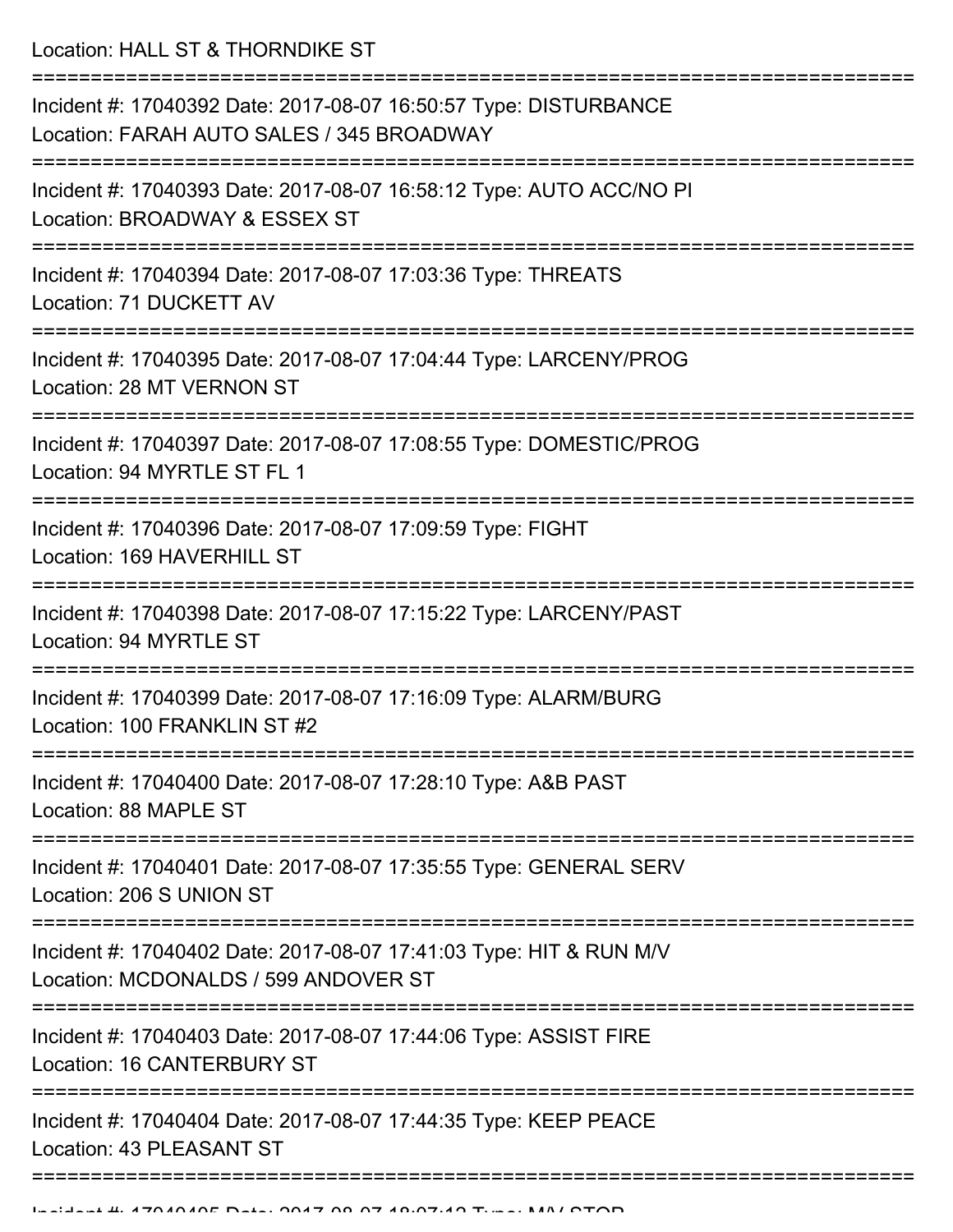| Location: LAWRENCE ST & OAK ST                                                                                           |
|--------------------------------------------------------------------------------------------------------------------------|
| Incident #: 17040406 Date: 2017-08-07 18:11:40 Type: M/V STOP<br>Location: 195 ESSEX ST                                  |
| Incident #: 17040407 Date: 2017-08-07 18:13:50 Type: M/V STOP<br>Location: ALLYN TER & BERKELEY ST                       |
| Incident #: 17040408 Date: 2017-08-07 18:14:11 Type: TRESPASSING<br>Location: DAISY ST & HOLLY ST                        |
| :====================<br>Incident #: 17040409 Date: 2017-08-07 18:33:59 Type: M/V STOP<br>Location: BROADWAY & LOWELL ST |
| Incident #: 17040410 Date: 2017-08-07 18:34:09 Type: ANIMAL COMPL<br>Location: 65 WESLEY ST                              |
| Incident #: 17040412 Date: 2017-08-07 18:42:56 Type: COUNTERFEIT<br>Location: HAFFNERS CAR WASH / 330 S BROADWAY         |
| Incident #: 17040411 Date: 2017-08-07 18:42:59 Type: MEDIC SUPPORT<br>Location: 26 ABBOTT ST                             |
| Incident #: 17040413 Date: 2017-08-07 18:47:36 Type: AUTO ACC/NO PI<br>Location: CANAL ST & UNION ST                     |
| Incident #: 17040414 Date: 2017-08-07 18:48:50 Type: SPECIAL CHECK<br>Location: 60 ROLLINS ST                            |
| Incident #: 17040415 Date: 2017-08-07 18:49:20 Type: M/V STOP<br>Location: 390 ESSEX ST                                  |
| Incident #: 17040416 Date: 2017-08-07 19:17:15 Type: M/V STOP<br>Location: E HAVERHILL ST & SARGENT ST                   |
| Incident #: 17040417 Date: 2017-08-07 19:43:17 Type: ALARM/BURG<br>Location: 82 EVERETT ST                               |
| Incident #: 17040418 Date: 2017-08-07 19:45:46 Type: EXTRA SURVEIL<br>Location: LEONARD SCHOOL / 60 ALLEN ST             |
| Incident #: 17040419 Date: 2017-08-07 20:07:08 Type: MISSING PERS                                                        |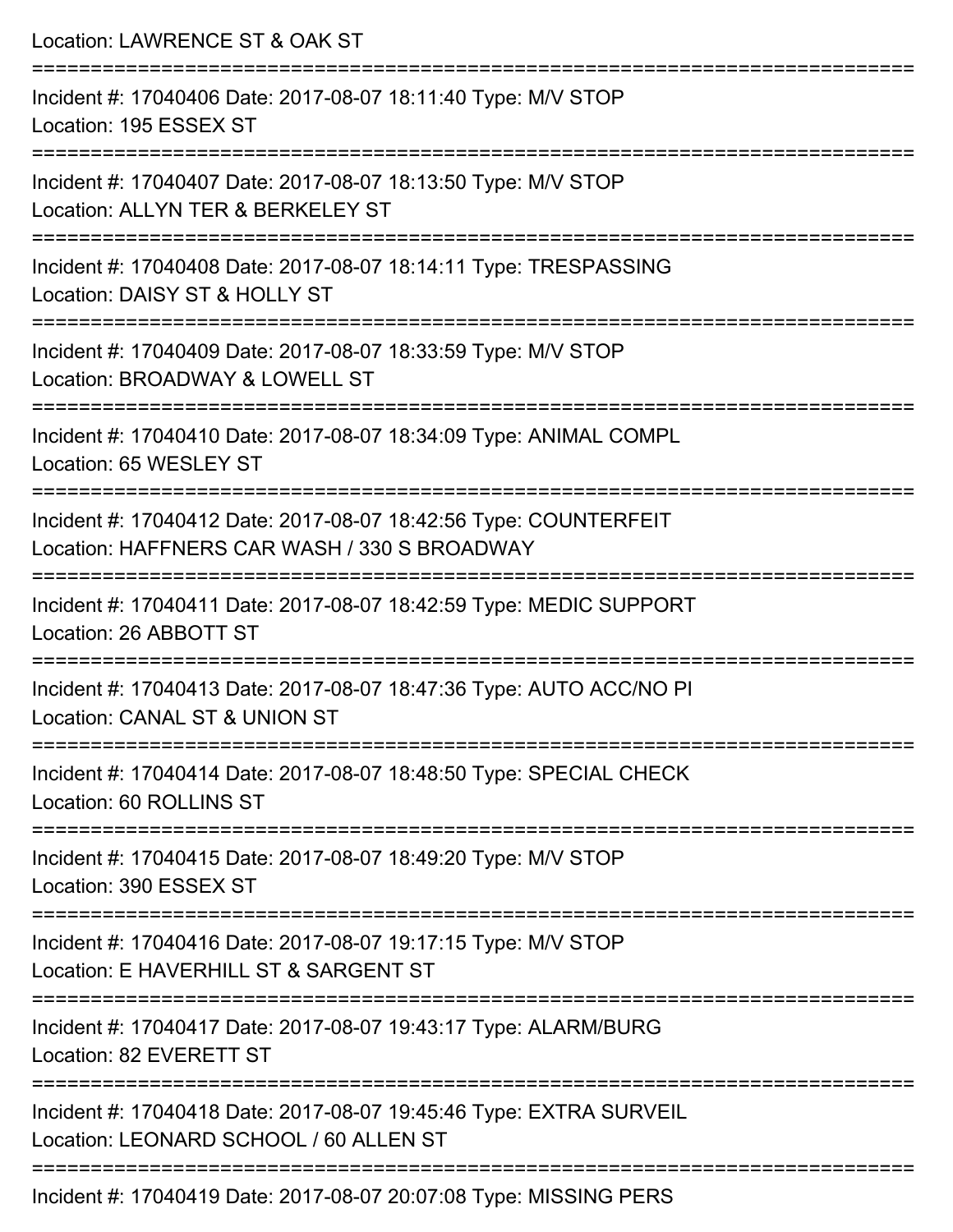| Incident #: 17040420 Date: 2017-08-07 20:12:48 Type: DRUG VIO<br>Location: JB LOUNGE / 151 S UNION ST       |
|-------------------------------------------------------------------------------------------------------------|
| Incident #: 17040421 Date: 2017-08-07 20:38:37 Type: TOW/REPOSSED<br>Location: 46 WEST ST                   |
| Incident #: 17040422 Date: 2017-08-07 20:59:03 Type: HIT & RUN M/V<br>Location: WALK IN / 63 BROOK ST       |
| Incident #: 17040423 Date: 2017-08-07 21:07:45 Type: SUS PERS/MV<br>Location: 117 JACKSON ST                |
| Incident #: 17040424 Date: 2017-08-07 21:19:25 Type: M/V STOP<br>Location: BROADWAY & CANAL ST              |
| Incident #: 17040425 Date: 2017-08-07 21:24:00 Type: M/V STOP<br>Location: BROADWAY & METHUEN ST            |
| Incident #: 17040426 Date: 2017-08-07 21:27:03 Type: CK WELL BEING<br>Location: HAVERHILL ST & MARGIN ST    |
| Incident #: 17040427 Date: 2017-08-07 21:59:05 Type: UNWANTEDGUEST<br>Location: SEVEN ELEVEN / 370 BROADWAY |
| Incident #: 17040428 Date: 2017-08-07 22:29:11 Type: LARCENY/PAST<br>Location: BROADWAY & CROSS ST          |
| Incident #: 17040430 Date: 2017-08-07 22:41:22 Type: A&B D/W PAST<br>Location: 18 FLORENCE ST FL 3          |
| Incident #: 17040429 Date: 2017-08-07 22:42:21 Type: MV/BLOCKING<br>Location: 96 BENNINGTON ST              |
| Incident #: 17040431 Date: 2017-08-07 22:57:10 Type: M/V STOP<br>Location: BROOKFIELD ST & FARLEY ST        |
| Incident #: 17040432 Date: 2017-08-07 23:00:24 Type: B&E/PROG<br>Location: 275 ESSEX ST                     |
| Incident #: 17040433 Date: 2017-08-07 23:05:47 Type: SHOTS FIRED                                            |